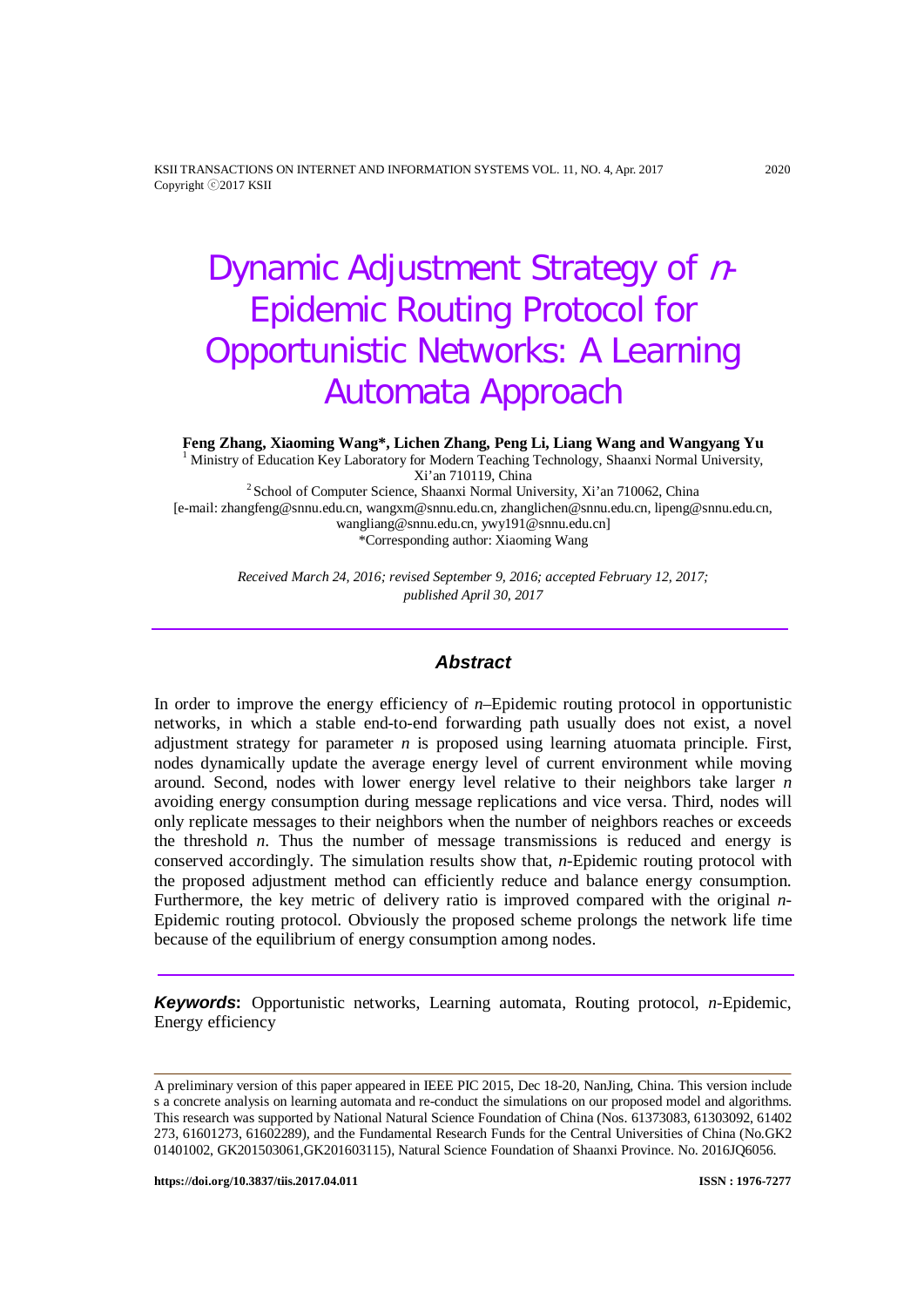# **1. Introduction**

With the rapid development of wireless communication and electrical technology, more and more portable devices such as smart phones, smart watches, activity trackers, smart vehicles, are emerging and widely used in daily life. These devices have continuously evolved with the advancements of technologies and improvements in energy efficiency. So does the opportunistic networks. An opportunistic network is a kind of Mobile Ad hoc Networks (MANETs), but it is different from the traditional MANETs [1]. It is consisted of spatially distributed human carried mobile devices equipped with short range radio communication modules. There is no end to end connection from a source node to a destination node in the opportunistic networks. So a new routing fashion named store-carryforward is applied to deal with the characteristic of intermittent connectivity in the opportunistic networks. Messages can use intermediate nodes as stepping stones while being transmitted to destinations. To handle the delivery ratio and delivery delay, multiple messages replications exist on different relay nodes [1].

Since these portable mobile devices in opportunistic networks are generally small and usually self-contained (battery-powered), they often use low-capacity batteries. Moreover, it is very difficult for these devices to perform battery recharges while moving. Therefore the battery capability is a major and important factor for these nodes to prolong the network running time and keep connectivity among nodes. Nodes with energy exhausted, or critical low battery reserved, will not be able to take part in message relays in future. This reduction of relay nodes will in turn undermine the whole throughput of the network, especially for time sensitive messages [2-3].

Generally, nodes in opportunistic networks have limited resources including energy and buffer capability. However they are still willing to relay messages to other nodes in the network. There is a risk of energy exhausted when messages are forwarded through replication. How to achieve highest performance under restricted resources is a great challenge in opportunistic networks. As the store-carry-forward style is adopted in the opportunistic networks to deal with the connection interruption, in order to improve the network performance, there are always many replications of each message in the networks. The energy consumption of multiple copies routing policy is higher than the single copy routing policy as well. The distribution of energy consumption of nodes is also not uniform due to the mobility of nodes. Obviously, active nodes need more energy for message replications, and they will become blind to other nodes soon if they are treated as obtuse nodes.

In this paper, we propose a novel Adaptive Adjustment strategy of *n*- Epidemic Routing (ANER), which introducing a flexible parameter *n* instead of a fixed *n* to extend the *n*-Epidemic routing scheme[4]. The proposed ANER method provides a dynamic and scalable management of the *n* parameter, with the aim to increase the overall system performance, especially in terms of energy consumption. The proposed scheme involves the current remaining energy of nodes and the parameter *n* of the *n*-Epidemic routing protocol. A node will replicate messages only when the number of neighbors reaches or exceeds a certain threshold *n* in order to reduce the energy consumption during message transmissions.

The rest sections are organized as follows: Section 2 gives a description of the existing related works on considered routing topic and learning automata theory. Section 3 describes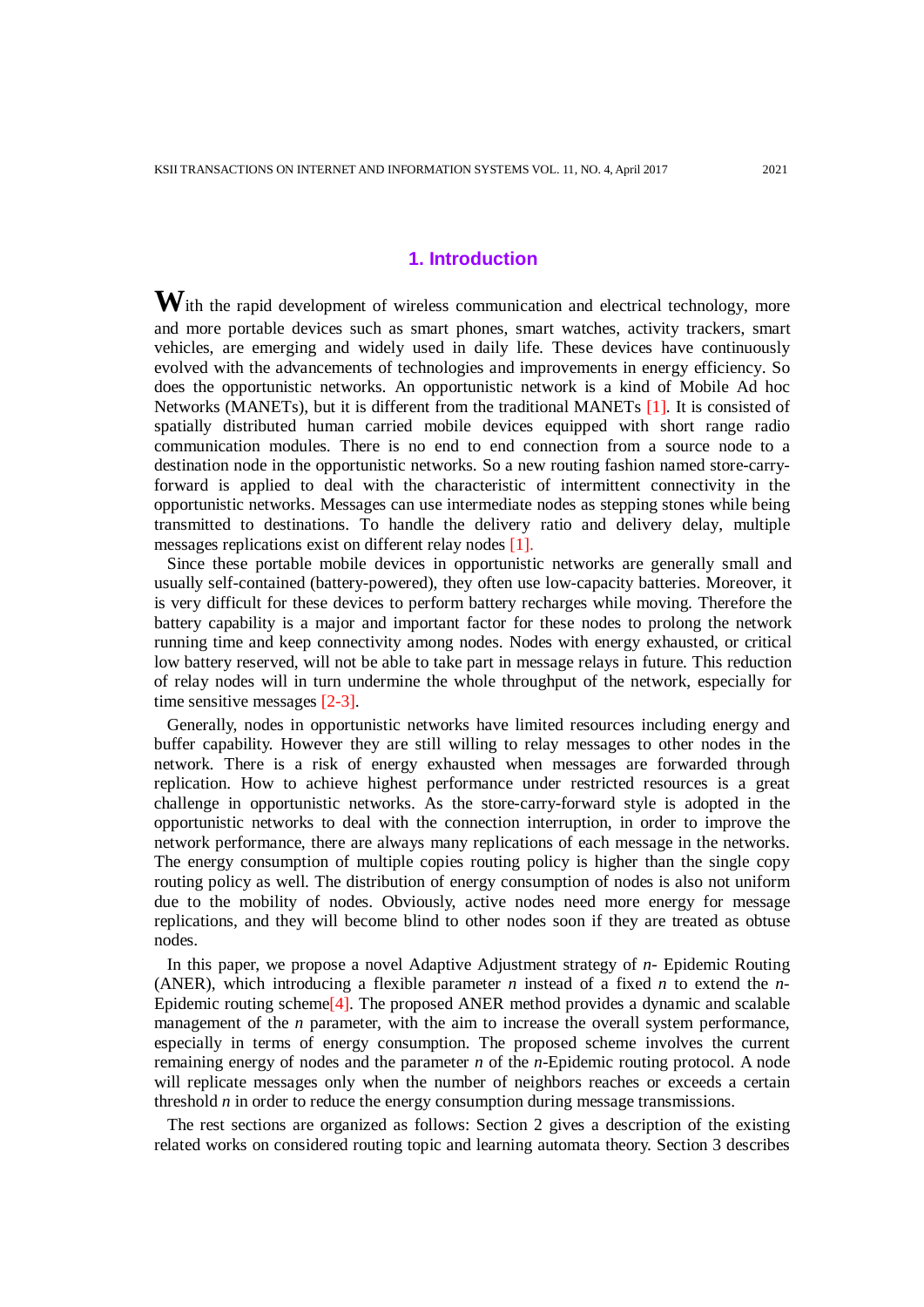the proposed routing scheme based on the *n*-Epidemic routing issue. Simulation results and analysis are presented and explained in Section 4. Finally, Section 5 concludes this paper.

## **2. Related works**

To provide a sufficient background for the rest of this paper, we present a brief overview of the replication based routing protocols. Some preliminaries of energy related issues and learning automata are also provided in the following subsections.

#### **2.1 Overview of Routing Protocols**

There exist lots of researches on routing protocols in opportunistic networks. The simplest approach is that a source node carries a message all the time until it meets the destination node [5]. This scheme performs only one transmission, and it is very energy efficient. However, it is very inefficiency for message delivery. As the encounters among nodes are random and unpredictable in opportunistic networks, a simple way to perform routing in opportunistic networks is Epidemic routing protocol. The basic idea of Epidemic routing is selecting all current neighbor nodes in the network as relays and trying to replicate all the messages to current neighbors. This means that nodes flood all messages throughout the network [6]. However, this will lead to negative impact on the energy consumption of intermediate nodes, especially for batteries powered nodes. This also affects the performance of network. This is because that a node's energy is mostly consumed on receiving and transmitting messages in real experiments. Nodes with energy exhausted will not be able to relay any messages in future. We name this type of nodes as dead nodes. With the increasing number of dead nodes, the network throughput will decline in turn. There are lots of efforts on energy consumption analysis, and some strategies have been proposed and battery use has been optimized to improve the energy efficiency [7-13]. Most of them employ wakeup schedules or on duty  $[10-11]$  strategies. They make a compromise between message delivery and energy consumption in a timely manner. As a consequence, there is an inherent tradeoff between message delivery ratio and energy consumption. Yet some appropriate transmission opportunities are lost when nodes are sleeping to reserve energy in these schemes.

Some researchers propose an *n*-Epidemic energy-efficient routing approach in which a node will replicate messages only when it encounters at least *n* nodes at the same time [4]. That is, message replications only happened between nodes when the number of neighbors reaches a certain threshold *n*. Thus, nodes cannot send messages as casually as that in the basic Epidemic routing protocol and nodes keep alive all the time. But messages will be transmitted immediately as long as the destination node is in the radio range. In this case, the value of *n* has to be fixed carefully under many considerations. If the value of *n* is too high, the probability of having so many nodes within radio range is low, so does the possibility of message replications. If a message cannot be distributed widely, it has low probability to reach the destination. Otherwise, if the value of  $n$  is too low, the source node has a high probability of having so many neighbors within its radio range. Thus a high possibility of transmitting messages will occur involving an increasingly fast energy consumption.

An enhancement of Epidemic routing from an energy perspective named EAER is proposed, which extends approach aiming at routing optimization in terms of energy consumption based on *n*-Epidemic [14]. It provides a dynamic and scalable management of *n* parameter. The parameter *n* of *n*-Epidemic is chosen firstly according to the current energy value and secondly based on the number of neighbor nodes. However, this routing scheme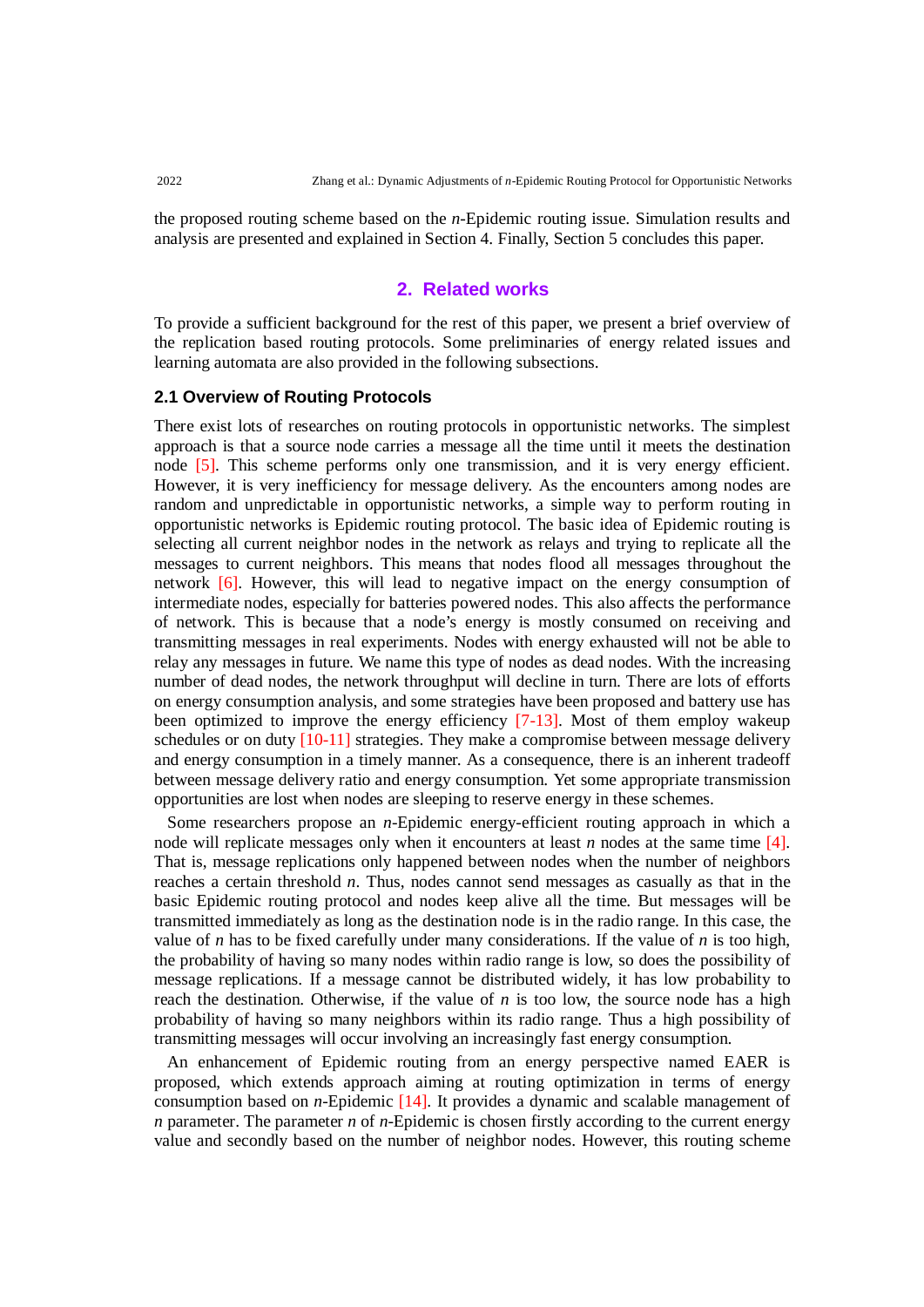only takes the parameter *n* from a static and predefined parameter set determined by energy value and node density. It is irrespective of current energy situation of neighbors. The value in the set can also not be changed for different type of nodes. It is obviously that this method is not suitable for all the conditions as the energy value of various nodes is not identical.

In opportunistic networks scenarios, it is impossible to replace or recharge batteries while nodes are moving around. However, nodes are aware of distinct remaining energy levels of themselves, and can get this information from their current neighbors by the inquiry method. Hence, detrimental replication decisions for adjacent nodes can be canceled ahead of schedule for saving energy. There must be a tradeoff between energy conservation and message replication. This paper not only considers energy constraints of mobile nodes, but also takes the current local energy state information of neighbors into account during making message replication decisions.

## **2.2 Learning Automata**

Learning Automata (LA) is an adaptive decision-making mathematical model which operates on an unknown random environment [13]. There is a finite set of actions that could be chosen at every period by a learning automaton. An action probability vector is used to describe the possibility of each action. The environment will evaluate the chosen action and give a reinforcement signal with the probability distribution. Then the automaton updates its action probability vector depending on the reinforcement signal at each cycle, and then evolves to next desired behavior. The mathematical expression of learning automata is called variable structure, and is represented by a quadruple  $(\alpha, \beta, p, T)$ , in which  $\alpha = {\alpha_1, \alpha_2, \dots \alpha_r}$ represents the action set of the automata,  $\beta = {\beta_1, \beta_2, \dots \beta_r}$  represents the input set,  $p = {p_1, \beta_2, \dots, p_r}$  $p_2,...p_r$ } denotes the action probability set, and  $p(n + 1) = T[\alpha(n), \beta(n), p(n)]$  represents the learning algorithm.

The environment depending on the class of the reinforcement signal  $\beta$  can be classified into *P*-model, *Q*-model and *S*-model. The environment in which the reinforcement signal can only take two binary values 0 and 1 are referred to *P*-model environment. Another class of the environment allows a finite number of values in the interval [0, 1] can be taken by the reinforcement signal. Such an environment is referred to *Q*-model environment. In *S*-model environment, the reinforcement signal lies in the interval  $[a, b]$  [15].

Let  $\alpha_i$  be the action chosen at time *n*, then the recurrence equation for updating *p* is defined as:

$$
p_i(n+1) = p_i(n) + a(n) \cdot (1 - p_i(n))
$$
  
\n
$$
p_j(n+1) = p_j(n) - a(n) \cdot p_j(n) \quad \forall j, j \neq i
$$
 (1)

for favorable responses, and

$$
p_i(n+1) = (1 - b(n)) \cdot p_i(n)
$$
  
\n
$$
p_j(n+1) = \frac{b}{r-1} + (1 - b(n)) \cdot p_j(n) \quad \forall j, j \neq i
$$
 (2)

for unfavorable ones, where *a* and *b* are reward and penalty parameters respectively. If  $a = b$ , learning algorithm is called  $L_{R-P}$ ; if  $a \ll b$ , it is called  $L_{R+P}$ ; if  $b=0$ , it is called  $L_{R-I}$  [16]. The relationship between the learning automaton and its random environment is shown in **Fig. 1**.

#### **2.3 Dynamic Irregular Cellular Learning Automata (DICLA)**

Cellular Automata (CA) is a dynamic model that is consisted of a lot of identical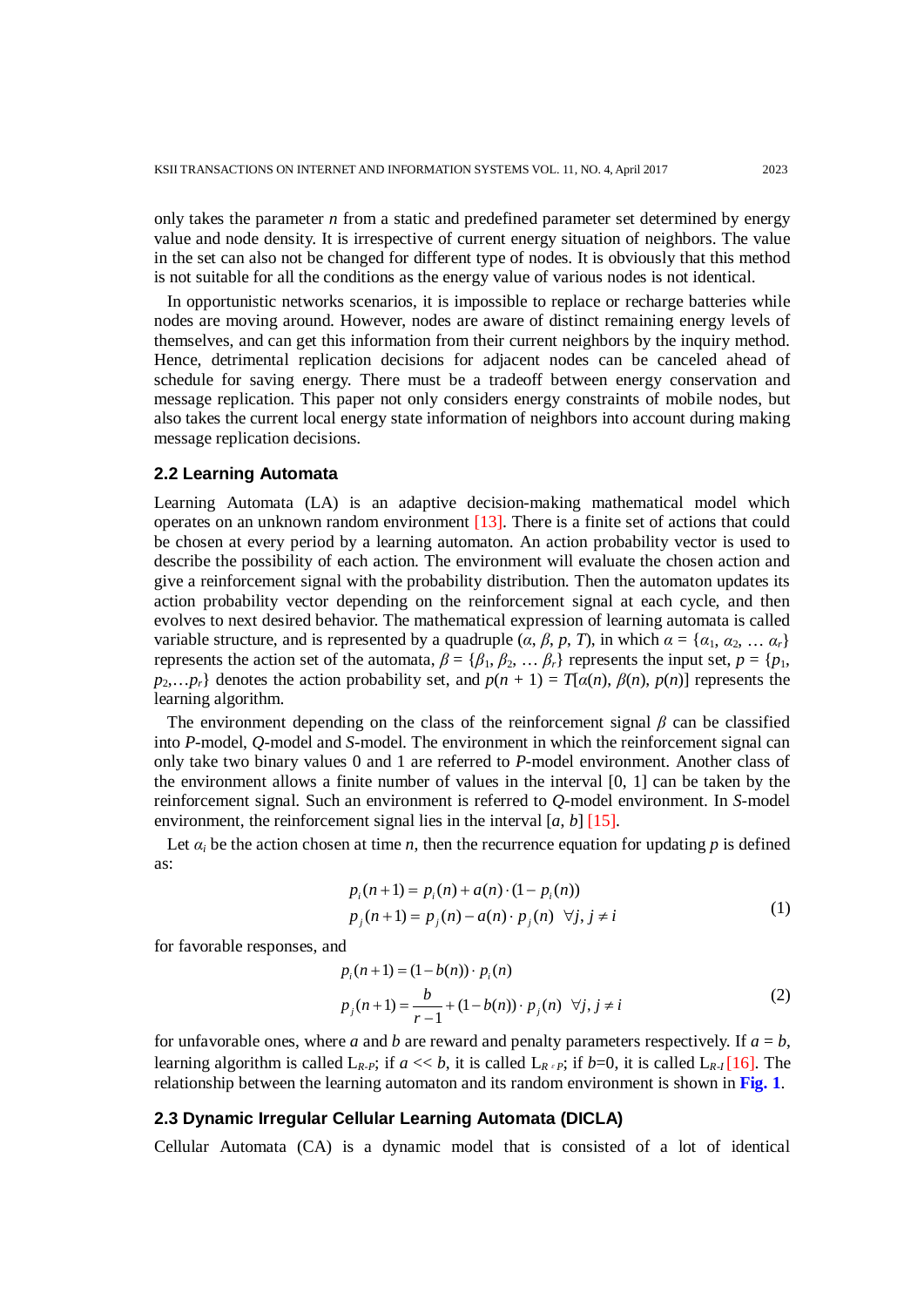components. Each component is named as a cell and can effect with the others around it in discrete time. All the cells in the CA follow the same simple rules and operate together to demonstrate complicated behaviors. A finite set of states can be gotten for each cell. Every cell updates its current state synchronously on discrete periods according to the rules.



**Fig. 1.** The relationship between LA and its environment.

To utilize learning automata to adjust the state transition of CA, Cellular Learning Automata (CLA) emerges. CLA is a useful mathematical model for many discrete problems and phenomena, and the characteristics of CA and LA are combined together. The abstract environment of LA is replaced by the cells around LA, and the rule of CA is evolved according to the reinforcement signal. The states of cells mean different actions. On the basis of CLA, the Irregular Cellular Learning Automata (ICLA) and Dynamic Irregular Cellular Learning Automata (DICLA) are developed [17-18]. An ICLA is a CLA which the restriction of rectangular grid structure in traditional CLA is removed. A DICLA is an ICLA with the variable structure according to the given principle. In other words, the adjacency matrix of the underlying graph of the ICLA can be changed over time in DICLA. This dynamic feature and universality are necessary for the applications that cannot be totally modelled with rectangular grids such as Mobile Ad hoc Networks and Wireless Sensor Networks, Opportunistic Networks, web mining, grid computing and data aggregation [19- 23]. A DICLA is often shown as an undirected graph in which each vertex represents a cell equipped with a learning automaton. The edge linking two vertexes represents that these two cells are neighbors, and they can interacted with each other by actions which are taken by the cells. **Fig. 2** gives a schematic diagram of DICLA.



**Fig. 2.** Dynamic Irregular Cellular Learning Automata (DICLA).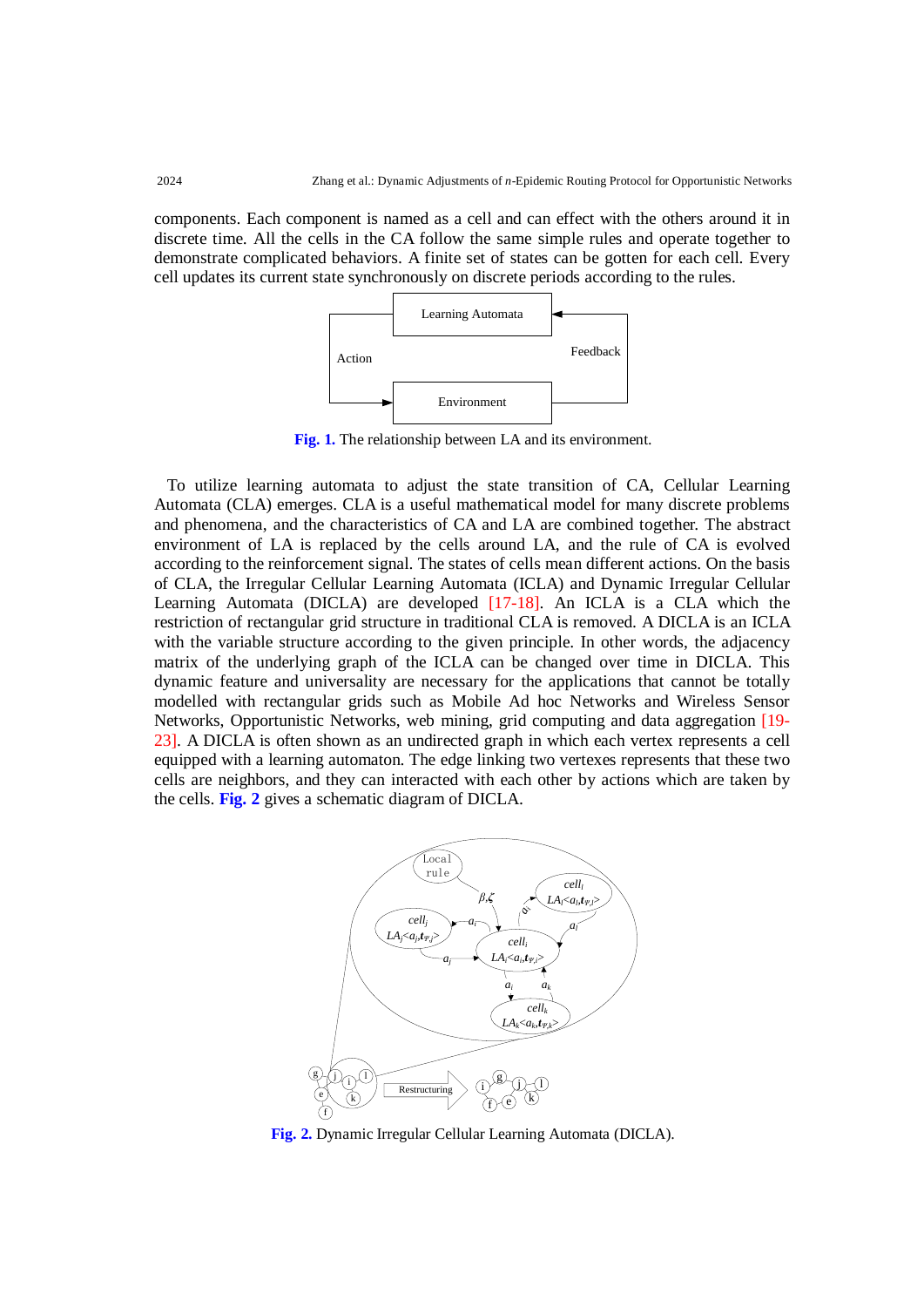A DICLA firstly is a CA in which a learning automaton is assigned to every cell. The learning automaton resided in a particular cell determines its action (state) on the basis of its action probability vector. There is a local rule that the DICLA complied with as the CA does. The neighboring cells of any particular cell constitute the local environment of that cell. The local rule of DICLA and the actions selected by the neighboring cells of any particular cell determine the reinforcement signal to the LA residing in this cell. The local environment of a cell is non-stationary because the action probability vectors of the neighboring cells varied all the time during the evolution of DICLA.

Our proposal focuses on the energy consumption in Epidemic paradigm, and is on the basis of *n*-Epidemic. It is different from *n*-Epidemic which only the fixed parameter *n* of number of neighbors is considered. It is also different from EAER which considers node density and current energy value of node itself to change the parameter *n* [14]. We introduce the mechanism of LA and define the function  $f(n)$  to adjust the parameter *n* of *n*-Epidemic routing dynamically. The current value of *n* for a particular node determined by  $n = f(n)$ according to its current energy level and its neighbors using the principle of DICLA. Maximum and minimum thresholds of parameter *n* are also used to avoid the incomprehensible value. Furthermore, it uses the proportion between the current remain energy and the maximum energy instead of the exact value of current energy. Thus, our proposal can be applied in various scenarios without changing the energy proportion.

Our contributions of this paper are as follows:

- The extension of the *n*-Epidemic protocol is addressed through the proposal strategy to adjust the variable *n*. In order to obtain higher performance of energy consumption and message delivery ratio, the parameter  $n$  is set dynamically on the basis of remaining energy level of nodes and their neighbors.
- The dynamic mechanism is imported from LA to adjust the parameter *n*, and DICLA is used to characterize the mobility of nodes in the opportunistic networks. Moreover, it is independent of the movement model.
- Energy consumption is reduced and balanced for the overall system by adjusting parameter *n* of *n*-Epidemic according to the average energy level of local environment and residual energy level of a particular node.
- Message delivery ratio is enhanced by the reduction of the node-deactivation phenomenon. This is useful for the connectivity of networks. The life time of network is also prolonged by balancing the energy consumption among nodes.

#### **3. Proposed Routing Protocol**

The proposed protocol is based on the *n*-Epidemic routing protocol mentioned above. However, diversification of energy consumption of nodes and their current neighbors are considered using the DICLA  $[18]$  method. It is different from the EAER routing  $[14]$  which only the Current Energy Level (*CEL*) of nodes is taken into account. We use the proportion of remaining energy level instead of the value of remain energy. Firstly, some basic definitions used in our proposed protocol are illustrated. Then, the details of the routing algorithm based on *n*-Epidemic are described.

#### **3.1 Definitions**

**Definition** 1 (Remaining Energy Level): The remaining energy level is defined as the ratio of the residual energy amount of node at time *t* to the initial maximum energy amount.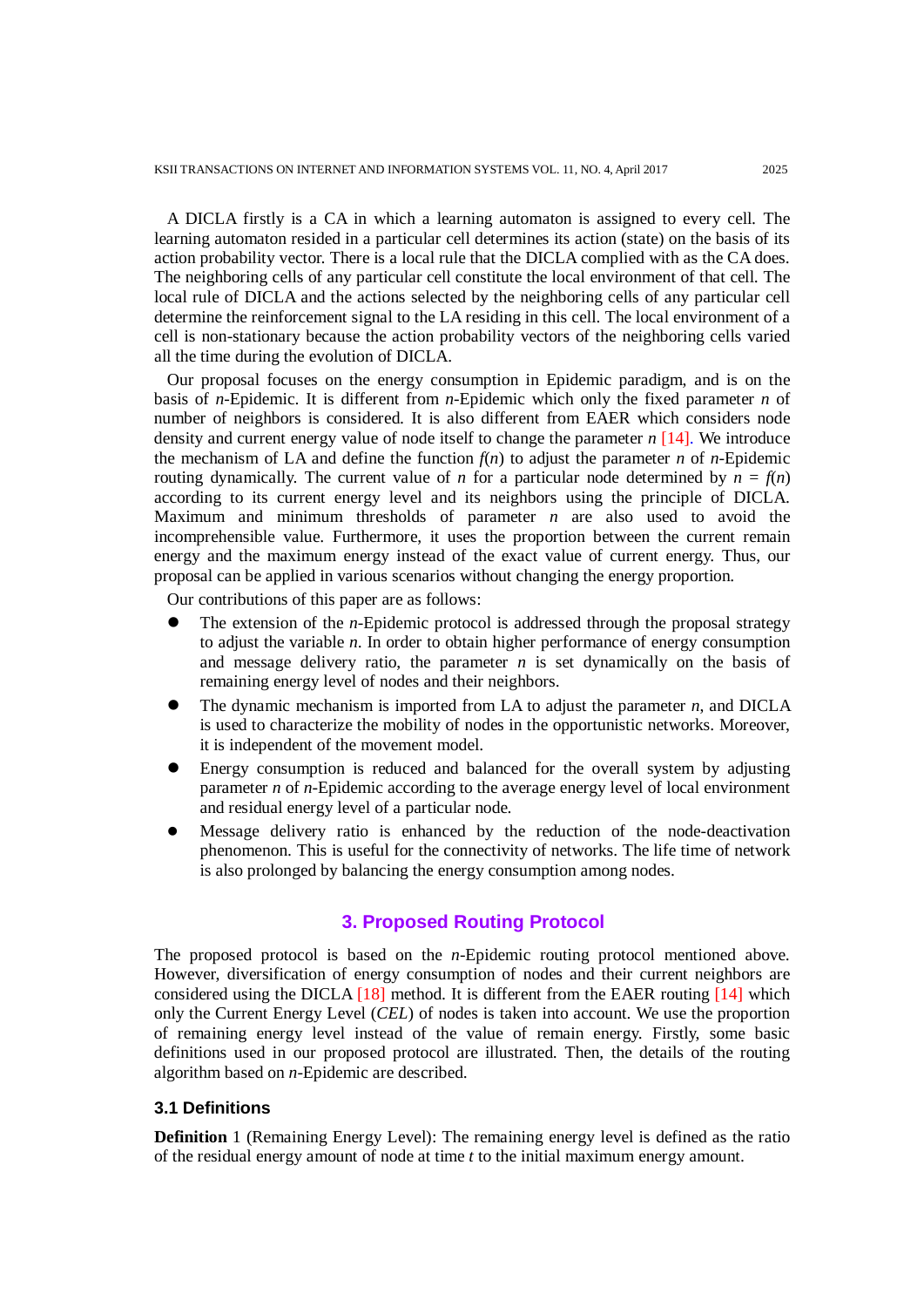2026 Zhang et al.: Dynamic Adjustments of *n*-Epidemic Routing Protocol for Opportunistic Networks

$$
RELs(t) = CurEnergys(t)/MaxEnergys
$$
\n(3)

where *s* denotes a node in the network. *REL* represents the remaining energy level of node. *CurEnergy* and *MaxEnergy* are the current energy amount and maximal energy amount of node *s* respectively.

**Definition** 2 (Average Energy Level of Remain): The average energy level of remain is the sum of the residual energy level of the current neighbor nodes divided by the number of nodes, which is the remaining energy level proportional of the number of neighbor nodes.

$$
AEL_s(t) = \sum_{j=1}^{N} REL_j(t) / N
$$
\n(4)

where *N* is the number of neighbors of node *s*.

**Definition** 3 (Current Energy Efficiency Level): The current energy efficiency level is defined as the ratio of remain energy level of node *s* to the average residual energy level of its neighbors' at current time *t*.

$$
CELs(t) = RELs(t)/AELs(t)
$$
\n(5)

#### **3.2 Proposed Dynamic Adjustment Strategy of** *n***-Epidemic Routing (ANER)**

In the proposed strategy, nodes will decide whether to replicate messages to their neighbors according to the current remain energy level of themselves and their neighbors. For any given node, its neighbors are defined as all nodes within a certain radius of the given node. That is, when a node enters in the transmission range of another node, the wireless connection between them is established. Then it can be considered as a neighbor of the latter. Nodes with higher energy level relative to their neighbors will relay more messages. Correspondingly, nodes with lower energy than their neighbors will decrease message replications by increasing the parameter *n*. Nodes only replicate messages when the number of their neighbors reaches the threshold which is the same with *n*-Epidemic. Furthermore, the threshold is dynamically and periodically adjusted to suit the environment while nodes are moving in the networks.

We use the DICLA model to illustrate dynamic topology of opportunistic networks. Each node in the network can be considered as a cell. A node and its current neighbors which can communicate with each other by wireless model are considered as local environment of the cell. The connection establishments and breaks between nodes because of node mobility demonstrate the dynamic variety of neighbors for the given cell.

Thus the *AEL* for the given node means the current environment and *REL* is current state of this node. The actions which nodes can take are  $a_0$  and  $a_1$  represent the reduction and extension scale of parameter *n* in *n*-Epidemic routing protocol. The probabilities of these two actions are denoted as  $p_r$  (reduction) and  $p_e$  (extension) respectively. The initial values of  $p_r$ and  $p_e$  are 0 and 1 accordingly. Each node in the network updates its state according to the fixed time interval ∆T. At the beginning of each interval, node *s* communicates with their neighbors to get *REL* value of each neighbor, and compute the *AELs* of current local environment. So the current reinforcement signal for current action is generated as Equation (6).

$$
\beta_s(t) = \begin{cases} 1, & AEL_s(t) - REL_s(t) > 0 \\ 0, & \text{otherwise} \end{cases}
$$
(6)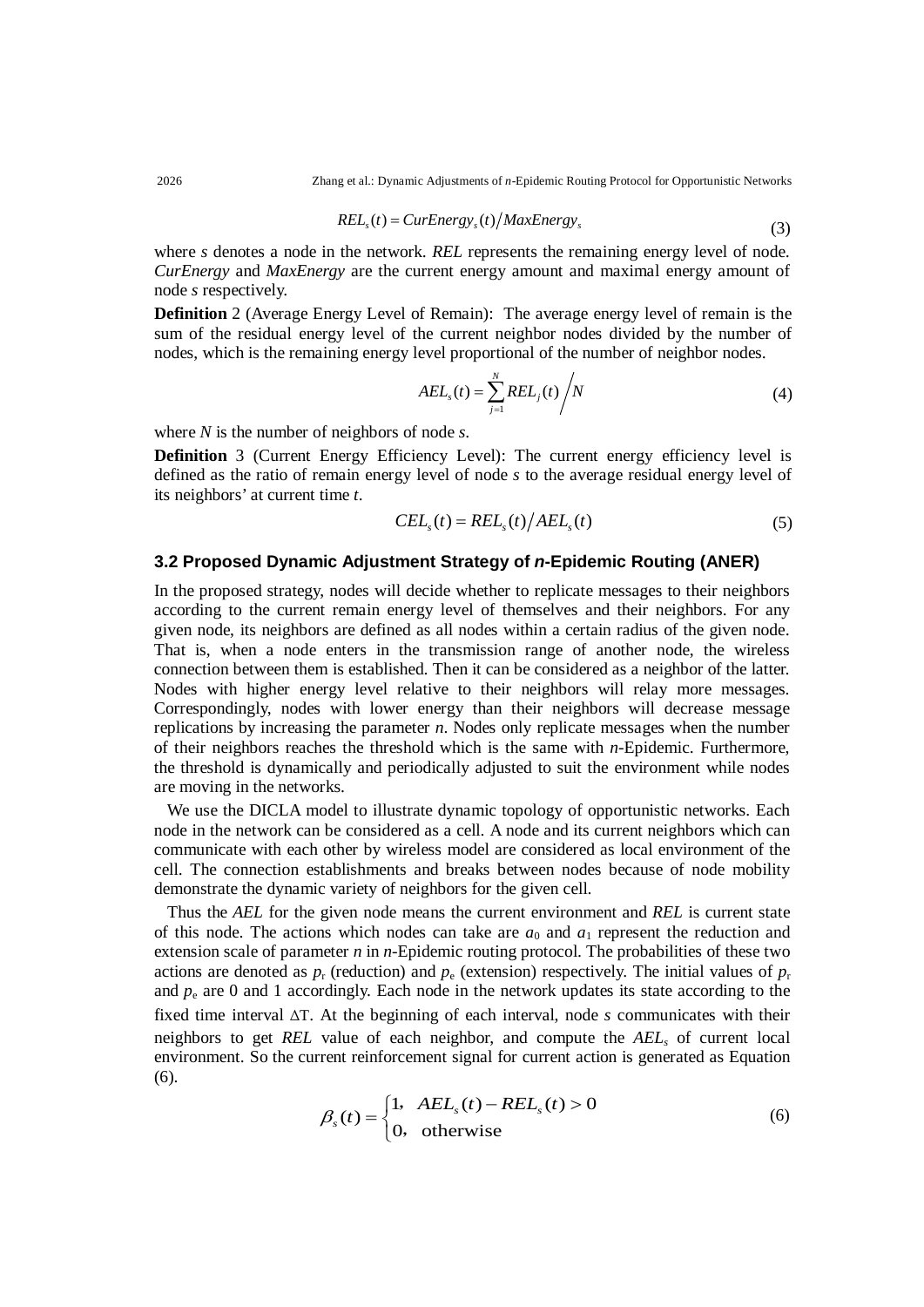where  $\beta_s(t)$  is the value of reinforcement signal. AEL is average residual energy level of all neighbors of node *s*, and the *REL* is current remain energy level of node *s*.

According to the value of  $\beta_s(t)$ , the parameter *n* which is used in the next cycle is calculated as Equation  $(7)$  and Equation  $(8)$  respectively.

$$
fn_s(t+1) = fn_s(t) + a(t) \cdot fn_s(t)
$$
\n(7)

$$
fn_s(t+1) = fn_s(t) \cdot (1 - b(t))
$$
\n(8)

where  $0 < a(t) < 1$  and  $0 < b(t) < 1$  are calculated as Equation (9) and Equation (10) separately.

$$
a(t) = (RELs(t) - AELs(t))/AELs(t)
$$
\n(9)

$$
b(t) = 1 - (AELs(t) - RELs(t))/AELs(t)
$$
\n(10)

At the beginning of each cycle, nodes in the network update their action probabilities and computer the parameter *n*. Message replications among nodes are restricted by the number of neighbors as the *n*-Epidemic dose. As nodes move and message exchanges among nodes, the energy value and neighbors of each node are varied along with the time. If the *REL* of node *s* is higher than *AEL* at current stage, node *s* should decrease the value *n*. So the probability of message replication increases. Messages will be spread broadly because node *s* has much more energy remained than its neighbors'. On the contrary, if the *REL* of node *s* is lower than *AEL*, node *s* needs increase the parameters *n* to decrease the transmission to save energy.

The detailed process is described as follows:

- Each node computes its *REL* according to Equation (3) periodically at the beginning each interval.
- Each node in the network queries the *REL* from its all current neighbors. Then the *AEL* of local environment will be calculated complied with Equation (4).
- Each node calculates its reinforcement signal according to Equation (6) on the basis of step 1 and step 2 mentioned above to determine favorable or unfavorable response at this stage.
- Each node tunes the parameter *n* used in this period based on the Equation (7) or Equation (8) according to the reinforcement signal created in previous step.
- If the parameter *n* is larger than upper boundary  $thr_{\text{max}}$ , it should be assigned as  $thr_{\text{max}}$ . Otherwise, if it is lower than  $thr_{\text{min}}$ , it is set as  $thr_{\text{min}}$ .
- If the number of neighbors is equal to or exceed the parameter *n*, nodes will replicate messages to their neighbors as original Epidemic does. Otherwise, nodes give up this opportunity to replicate messages. Thus, the energy of nodes is saved.
- Nodes update the elapse time of this periods and continue for next cycle.

The ANER algorithm is listed in **Table 1**.

| <b>Algorithm 1 ANER algorithm</b>                                        |                                                        |  |
|--------------------------------------------------------------------------|--------------------------------------------------------|--|
| <b>Input:</b> contact information, node <i>s</i> , current time <i>t</i> |                                                        |  |
| <b>Output:</b> send message list                                         |                                                        |  |
|                                                                          | node s calculates its $RELs(t)$ at current time t;     |  |
| 2.                                                                       | node s acquire $REL_{y}(t)$ from each neighbor node y, |  |
|                                                                          | and calculates $AELs(t)$ at current time t;            |  |

**Table 1.** ANER Algorithm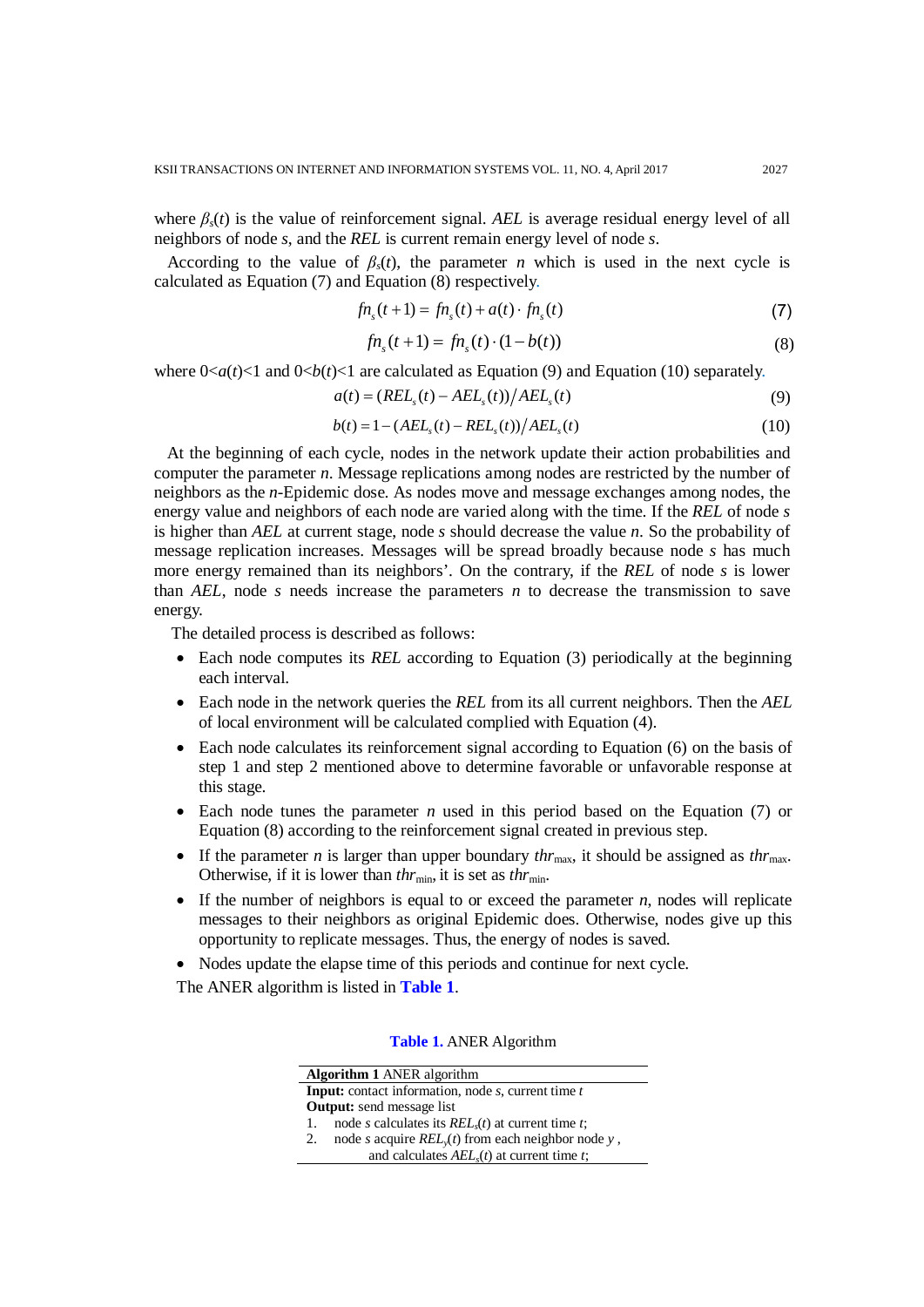- 3. node *s* calculates *a*(*t*) and *b*(*t*) according to Eq.(9) and Eq.(10);
- 4. **if** *t*-lastupdatetime > ∆T
- 5. node *s* compares  $REL<sub>s</sub>(t)$  with  $AEL<sub>s</sub>(t)$
- 6. **if** $(REL<sub>s</sub>(t) > AEL<sub>s</sub>(t))$
- 7.  $\mathbf{f}n_{s}(t) = \mathbf{f}n_{s}(t-1) + a(t) \cdot \mathbf{f}n_{s}(t-1)$ 8. **else**
- 9.  $fn_s(t) = fn_s(t-1) \cdot (1-b(t))$ <br>10. **end if**
- end if
- 11. **if**  $fn_s(t) < thr_{min}$
- 12.  $fn_s(t) = thr_{min}$
- 13. **else if**  $fn_s(t) > thr_{max}$ <br>14.  $fn_s(t) = thr_{max}$ 
	- $fn_s(t) = thr_{max}$
- 15. **end if**
- 16. lastupdatetime  $= t$
- 17. **end if**
- 
- 18. **if** current neighbor number  $> fn_s(t)$ <br>19. send all message to neighbors send all message to neighbors
- 20. **end if**

The time complexity of this algorithm additional to the Epidemic is  $O(n)$  in step 2 to compute the *AEL*, where *n* is the number of neighbors. The worst case is  $O(N-1)$  where *N* is the number of nodes in the networks. And the storage complexity is a constant to maintain a value of  $fn_s(t)$ . It is very suit for large-scale networks for it is very simple and the cost is low.

## **4. Performance Analysis**

In this section, we evaluate the performance of our proposed protocol using ONE (Opportunistic Network Environment) [24-25] simulator under the Random Waypoint movement model. Note that there is no any assumption of movement model in our proposed protocol. It is a model-free strategy and can be applied in all the cases. Comparisons among basic Epidemic, *n*-Epidemic, EAER and proposed scheme named ANER are made to show the effectiveness in term of energy and routing performance. In order to simplify the description, we call basic Epidemic as Epidemic in this section, and the parameter *n* of *n*-Epidemic is fixed as 2 as it is an experiential value in [4]. ANER similar with EAER parameter *n* ranges from 2 to 7, correspondingly the lower boundary and the upper boundary are fixed as 2 and 7 respectively. We focus on the energy consumption and load balancing among nodes. The routing performance of delivery ratio, overhead ratio and delivery latency are also considered because it is very important in opportunistic networks.

## **4.1 Simulation Parameter Settings**

The area of simulations is restricted to a zone of 800m  $\times$  400m. Nodes are arranged randomly in this region and the movement of nodes is followed by Random Waypoint model. Nodes are all identical with the initial energy, speed of movement and buffer capability in our simulations. Messages are generated every 25-35 seconds with the size varied from 500KB to 1MB and TTL of messages is equal to 3600 seconds. The other simulation parameters and energy parameters are listed in **Table 2**.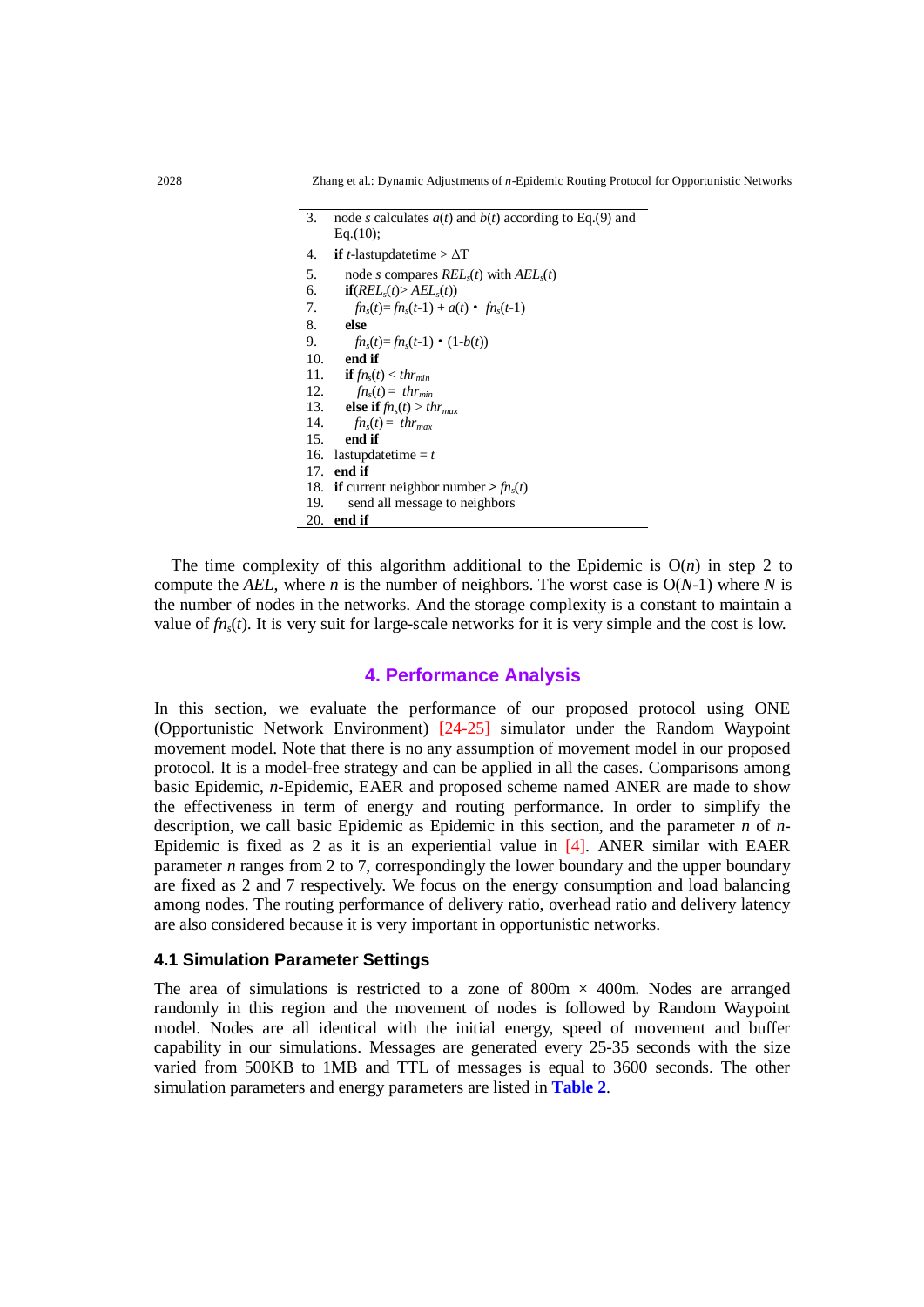| <b>Parameter</b>            | <b>Value</b>               |
|-----------------------------|----------------------------|
| Map size                    | $800\times400m^2$          |
| <b>Transmit Speed</b>       | 2 Mbps                     |
| <b>Transmit Range</b>       | 50 meters                  |
| Nodes Speed                 | $0.5 - 1.5$ m/s            |
| <b>Buffer Size</b>          | 40M                        |
| Number of Nodes             | 25, 30, 35. 40, 45, 50, 55 |
| Time To Live(TTL)           | 3600s                      |
| Nodes movement              | Random Way point           |
| Message Size                | 500KB-1MB                  |
| <b>Initial Energy</b>       | 5000 units                 |
| Scan Energy                 | $0.1 \text{ units}$        |
| <b>Transmit Energy</b>      | $0.2 \text{ units}$        |
| <b>Scan Response Energy</b> | $0.1 \text{ units}$        |

**Table 2.** Simulation parameters settings

Especially, we use the following routing and energy performance metrics in our simulations to display the effectiveness of proposed ANER:

1) Delivery ratio: The delivery ratio is defined as the percentage of delivered messages to the total number of created messages.

2) Overhead ratio: It is a metric to measure the transmission efficiency and defined as the quotient between replicated messages and delivered messages.

3) Delivery latency: The delivery latency is the time from messages generated to the time when they are delivered to the destinations.

4) Average residual energy: It is the average residual energy amount of all the nodes after the simulations are finished.

5) Dead node ratio: The percentage of dead nodes to the number of total nodes after simulations. We name a node whose residual energy achieves almost zero i.e. below 100 units after the completion of simulation as a dead node.

#### **4.2 Performance under Different Node Number**

The routing performance and energy performance in different number of nodes are illustrated in **Fig. 3** and **Fig. 4** respectively. In **Fig. 3 (a)**, we can see that the tendency of message delivery ratio among these compared routing protocols. The message delivery ratio of all the mentioned protocols are declined as the number of nodes increases. This is owing to the fact that the encounter frequently raises with the increasing number of nodes. Thus the message exchanges among nodes increases, and the energy consumption is raised. The energy of nodes will be depleted more quickly. Nodes with energy exhausted cannot transmit any message. Hence, the delivery ratio is declined as the number of nodes raises. The *n*-Epidemic based protocols including EAER, *n*-Epidemic (*n*=2) and our ANER cut down the times of message replications since they will replicate messages only there are at least *n* neighbors. So they can save energy and perform a longer time to deliver much more messages than Epidemic. Hence, they can get better performance of message delivery ratio than the original Epidemic. The message delivery ratio of ANER and EAER are more outstanding than the *n*-Epidemic ( $n=2$ ). This is because that the EAER and ANER can adjust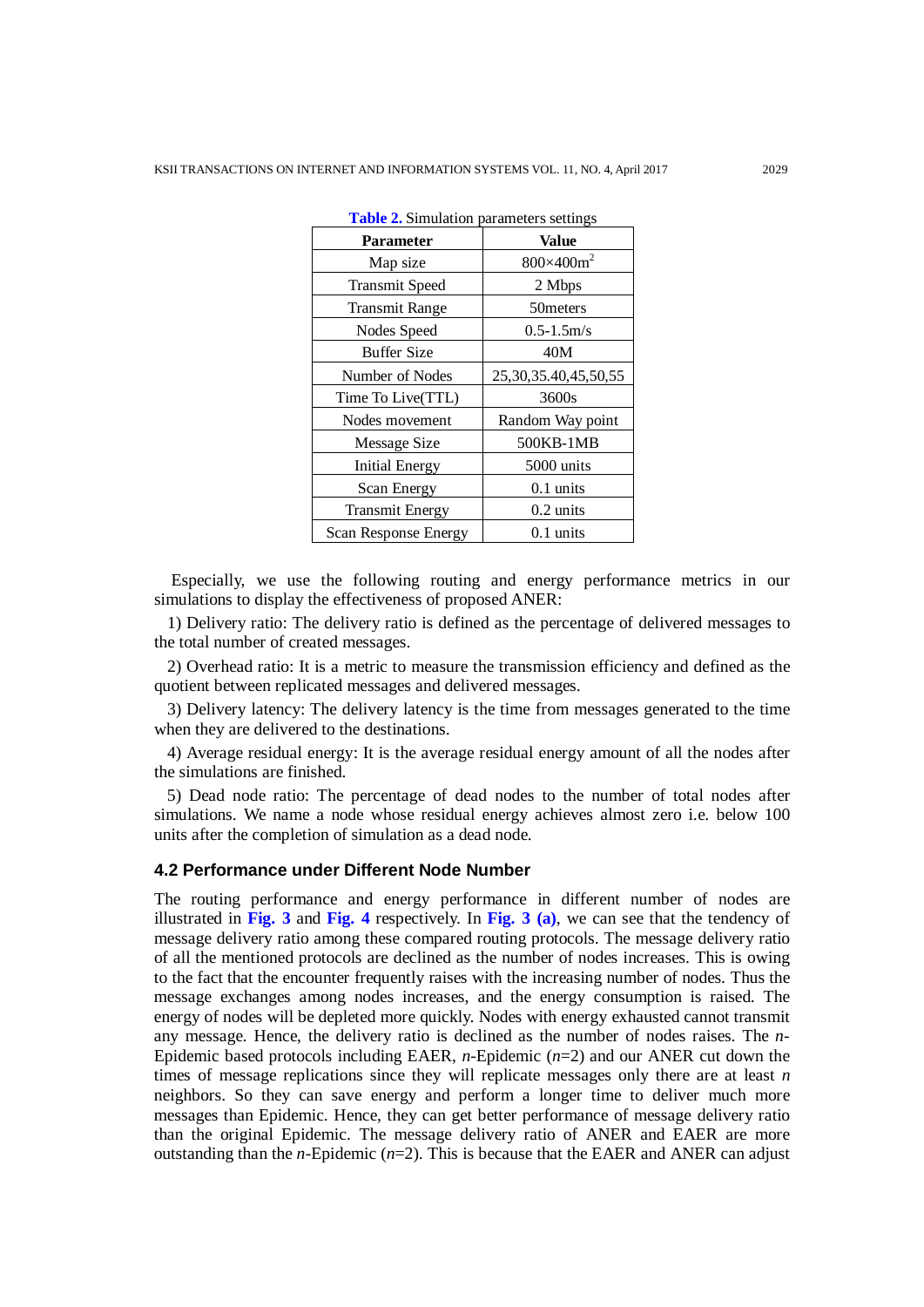the parameter *n* dynamically according to the energy condition while *n*-Epidemic  $(n=2)$ using the constant parameter *n*. Consequently, the message delivery ratio of EAER and ANER are improved. The message delivery ratio of EAER and *n*-Epidemic (*n*=2) is slightly higher than that of ANER when the number of nodes is below 30. However, ANER gets higher message delivery ratio than EAER and *n*-Epidemic (*n*=2) when the number of nodes achieves 35 and bigger. This is because that there are much more opportunities to reach the threshold *n* of *n*-Epidemic ( $n=2$ ) for the fixed *n* value with the increasing node density. Thus, the energy consumption is raised and the number of dead nodes is increased. This will cause further descending in delivery ratio. EAER can change the parameter *n* according to current energy value of node itself, so the message delivery ratio of EAER is higher than the *n*-Epidemic (*n*=2). So the delivery ratio of EAER is enhanced compared with *n*-Epidemic  $(n=2)$ . However, our ANER can adjust the parameter *n* dynamically according to the current environment and balance the energy consumption among nodes. Thus, the probability of node death because energy depleted is reduced. Hence, nodes can relay and transmit much more messages to their destinations. The message delivery ratio of ANER is also improved.

**Fig. 3 (b)** shows that the overhead ratio grows in evidence as the increasing number of nodes in all these compared routing protocols. This is because that encounters among nodes increase when the number of nodes raises. The number of message replications among nodes increases too. However, the buffer capability of all nodes is limited and fixed. In order to receive new messages from peers, old messages must be dropped when the buffer is full. Thus, the overhead ratio increases due to frequently removing messages. The overhead ratio of ANER is the lowest in these four compared routing protocols. This is owing to the fact that ANER adjusts the parameter  $n$  according to the energy level of all neighbors. Nodes with lower energy level remained relative to their neighbors increase the parameter *n*, and perform less replication actions among nodes for energy fairness. Thus, the overhead ratio can be reduced compared with *n*-Epidemic with fixed parameter *n* and Epidemic with no energy considered. The overhead ratio of EAER is between those of ANER and *n*-Epidemic. This is because the parameter *n* of EAER is not static, so it is superior to *n*-Epidemic. However, it is inferior to ANER due to the fact that the value of parameter *n* only depends on the energy value of node itself from local view.



**Fig. 3.** The results with different number of nodes: (a) Delivery ratio (b) Overhead ratio (c) Delivery latency.

The delivery latency of these four protocols is shown in **Fig. 3 (c)**. In **Fig. 3 (c)** we can see that the delivery latency of all compared protocols is descending as the number of nodes increases. This is because that there are much more encounters among nodes and message exchanges become more frequently. So messages are delivered to destinations more easily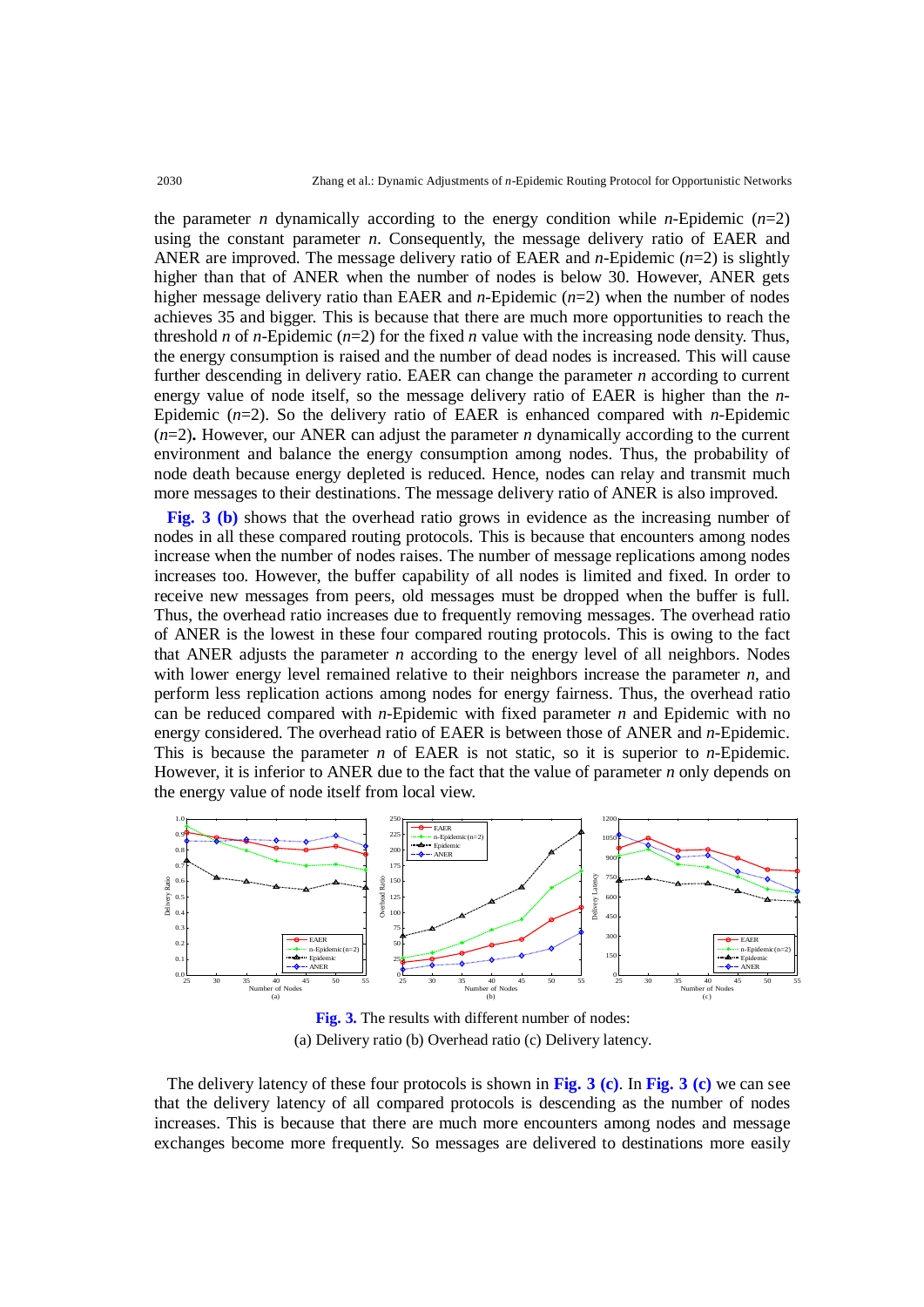and the delivery latency is declined. It is obviously that the Epidemic has the lowest delivery latency because that there is no restrictions of message replications in this strategy. Thus messages spread broadly and need less time to be delivered to destinations. The other protocols take the number of neighbors into account and this criterion is easy to be satisfied as the node density increases. So the declivity of delivery latency for these three protocols is larger than Epidemic. The delivery latency of ANER is better than that of EAER because the parameter *n* is adjusted according to current environment rather than node itself.

According to **Fig. 4 (a)**, as the number of nodes increases in the network, energy consumption increases and the average residual energy of nodes decreases. This is due to the fact that the increasing number of nodes results in the incremental node encounters and message replications. The connections established among nodes become more frequently. Thus, there is much more energy consumed for message exchanging and connections management among nodes. There is no energy left of Epidemic in all cases at the end of the simulations. This is because that message replications are unlimited in Epidemic. The EAER shows the better performance than Epidemic and *n*-Epidemic which uses the constant parameter *n*. EAER tunes parameter *n* according to the current local energy value in order to reduce the energy consumption. However, there is no energy remained when the number of nodes achieves 45 and larger.



**Fig. 4.** The results with different number of nodes: (a) Average residual energy (b) Dead node ratio .

Our proposed protocol ANER has the highest average residual energy among the compared protocols. This is because that we take the average energy of neighbors into account to calculate the parameter *n* before nodes want to replicate messages. The number of message replications is reduced by adjusting the parameter *n* actively according to the current energy level of node and its neighbors. This is very helpful to balance the energy consumption among nodes. Thus, the energy harvest is enhanced.

In **Fig. 4 (b)**, it can be observed that as the number of nodes increases, the dead node ratio in the network is also increasing. All the nodes in Epidemic protocols are dead due to lack of energy. The increases of dead node ratio for *n*-Epidemic and EAER is the higher than our ANER, because they need much more energy during the routing process. This also can be found in **Fig. 4. (a)**. ANER can obtain the best performance of dead node ratio among these protocols, because the energy consumption under this scheme is the least. In the same condition, ANER is more energy efficient than *n*-Epidemic with the fix *n* parameter and EAER with the dynamic *n* parameter from a local view. So it can perform a longer network time than the other three strategies.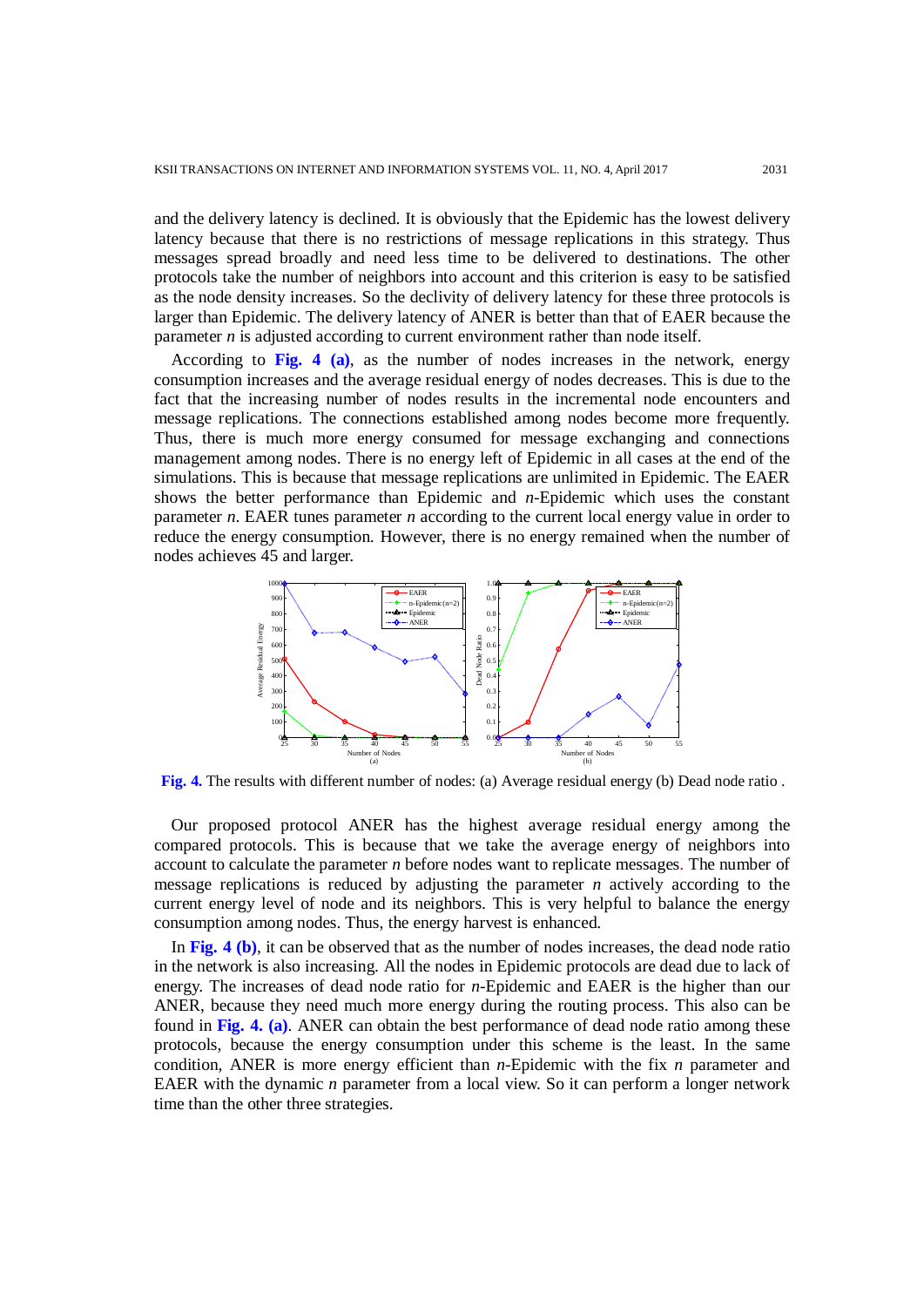#### **4.3 Performance under Different Buffer Size**

In this simulation, we vary buffer size from 25MB to 55MB stepping by 5MB. The number of nodes is fixed at 40 and other parameters keep the same with those listed in **Table. 2**. There are distribution curves of delivery ratio, overhead ratio, delivery latency, average residual energy and dead node ratio in **Fig. 5** and **Fig. 6** respectively for this scenario.

**Fig. 5 (a)**, **Fig. 5 (b)** and **Fig. 5 (c)** show the delivery ratio, overhead ratio and delivery latency with variant buffer size respectively for EAER, *n*-Epidemic and Epidemic in comparison with ANER. In **Fig. 5 (a)** we can see that the delivery ratio grows as the buffer increases in all these schemes. This is owing to the fact that nodes can store much more messages with the increase of buffer size. Hence, messages will have more chances to be delivered when nodes encounter. At the same time, the energy consumption is raised for the increase of message replications. EAER, *n*-Epidemic and ANER with energy considered can obtain higher delivery ratio than the basic Epidemic without energy concern. This is because that energy consumption of Epidemic is faster than the others. Nodes will become blind to others due to energy exhausted and the message delivery probability is greatly reduced. Moreover, our ANER achieves comparatively delivery ratio with EAER and higher delivery ratio than *n*-Epidemic in all the cases.

**Fig. 5 (b)** shows that the overhead ratio of these routing protocols presents a downtrend with the increasing buffer size. There is a notable enhancement of *n*-Epidemic compared with Epidemic. EAER and ANER get additional improvement of *n*-Epidemic. This is because that the EAER, ANER and *n*-Epidemic will cancel some message replications when the number of neighbors is less than the parameter *n*. Furthermore, ANER adjusts the parameter *n* dynamically and periodically according to the energy level of nodes and neighbors to suit the current environment. The nodes with lower energy level remained reduce replication times to conserve energy through tuning the parameter *n* to larger. Also it is superior to EAER which only adjust the parameter *n* on the basis of energy value of node itself. The neighborhoods among nodes are changed all the time since nodes are moving. So ANER can gain the satisfactory result of these compared schemes. This is an efficient way to prevent energy waster excessively for the given node with critical energy left. Therefore, it is very significant for nodes powered by batteries and energy consumption unbalanced among nodes in the opportunistic networks.

From **Fig. 5 (c)** we can see that, the basic Epidemic obtains the lowest delivery delay among these four protocols. The reason is that energy is not concerned in Epidemic. So messages can be replicated and transferred without any delay. However, ANER, EAER and *n*-Epidemic will not propagate messages if the number of neighbors cannot achieve the given threshold. So they will lose some opportunities to replicate messages to peers. Consequently, the delivery latency is increased. ANER can get better delivery latency performance than EAER for it suits for the environment adaptively rather than the predefined threshold.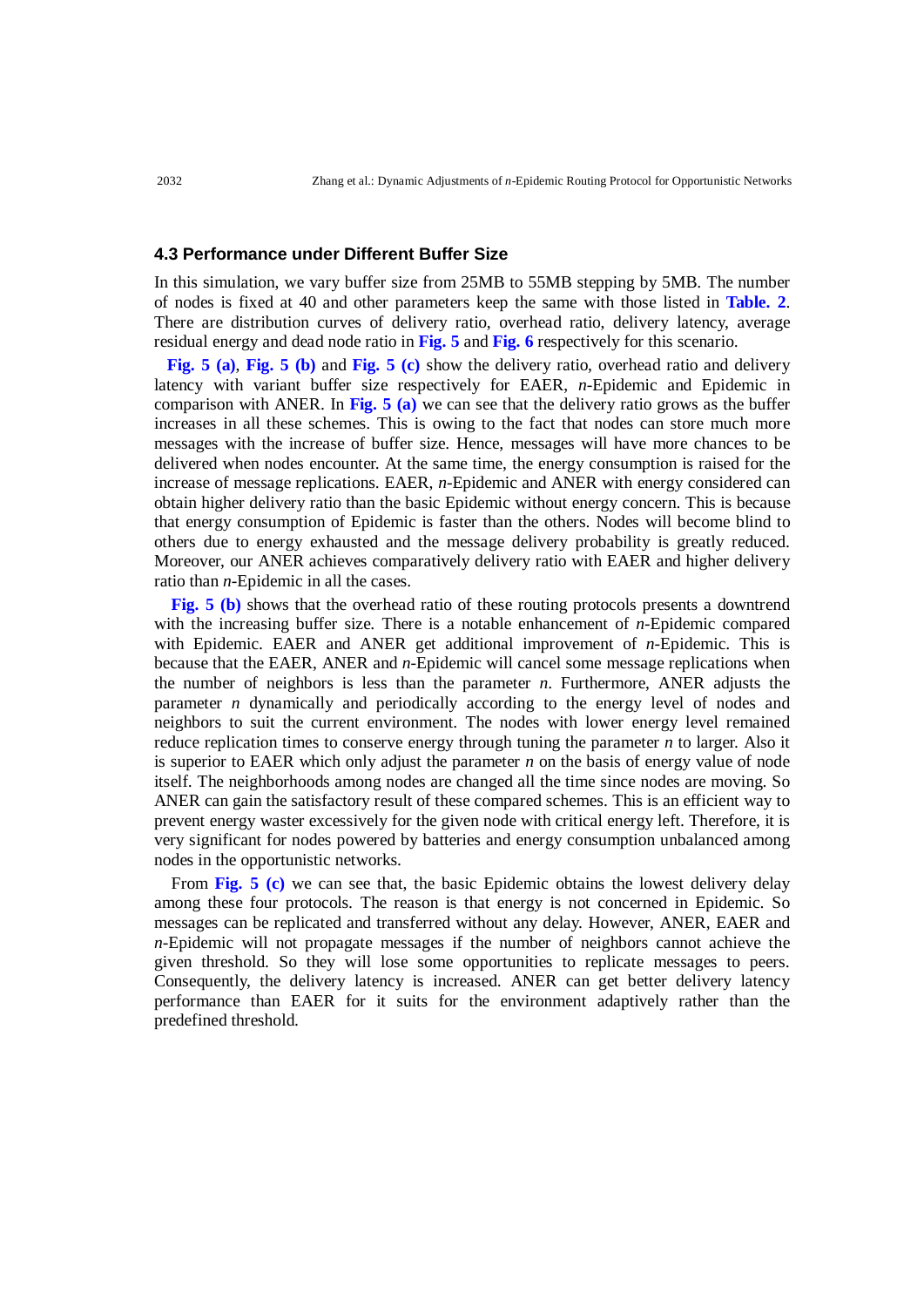

**Fig. 5.** The results with different number of nodes: (a) Delivery ratio (b) Overhead ratio (c) Delivery latency.

According to **Fig. 6 (a)**, it is clear that the average residual energy is zero in the case of basic Epidemic and *n*-Epidemic (*n*=2) when the simulations are done. The average residual energy of EAER is almost zero too. However, energy is left in the condition of our ANER. This is because that ANER can adjust the parameter  $n$  to reduce the energy consumption during the replication phase. Both the constant value of parameter *n* in *n*-Epidemic and a number of values of parameter *n* from predefined set in EAER cannot fit for the changing of neighbors. So the energy consumption in these two schemes is larger than ANER. Thus, ANER is an energy efficient way to conserve energy for the nodes in the opportunistic networks where nodes are moving and the neighbors are changed irregularly.

Correspondingly, the dead node ratio of basic Epidemic and *n*-Epidemic ( $n=2$ ) in Fig. 6 **(b)** are one hundred percent and there is no energy left for nodes in these two schemes. The dead node ratio of EAER is almost 1 too. This means that all nodes using these three schemes are nearly dead because of energy exhausted after simulations. But the dead node ratio of our ANER keeps in a low level. This is because that the parameter *n* used in ANER is changed according to the average energy level of current environment instead of energy value of node itself. So the energy consumption among nodes can be balanced in our ANER. This will ensure that nodes in the network keep alive as many as possible. And the connectivity is also improved for there are much more nodes keeping alive. It is very important for the circumstance where energy is the critical factor. This is very helpful to deliver messages.



**Fig. 6.** The results with different number of nodes: (a) Average residual energy (b) Dead node ratio.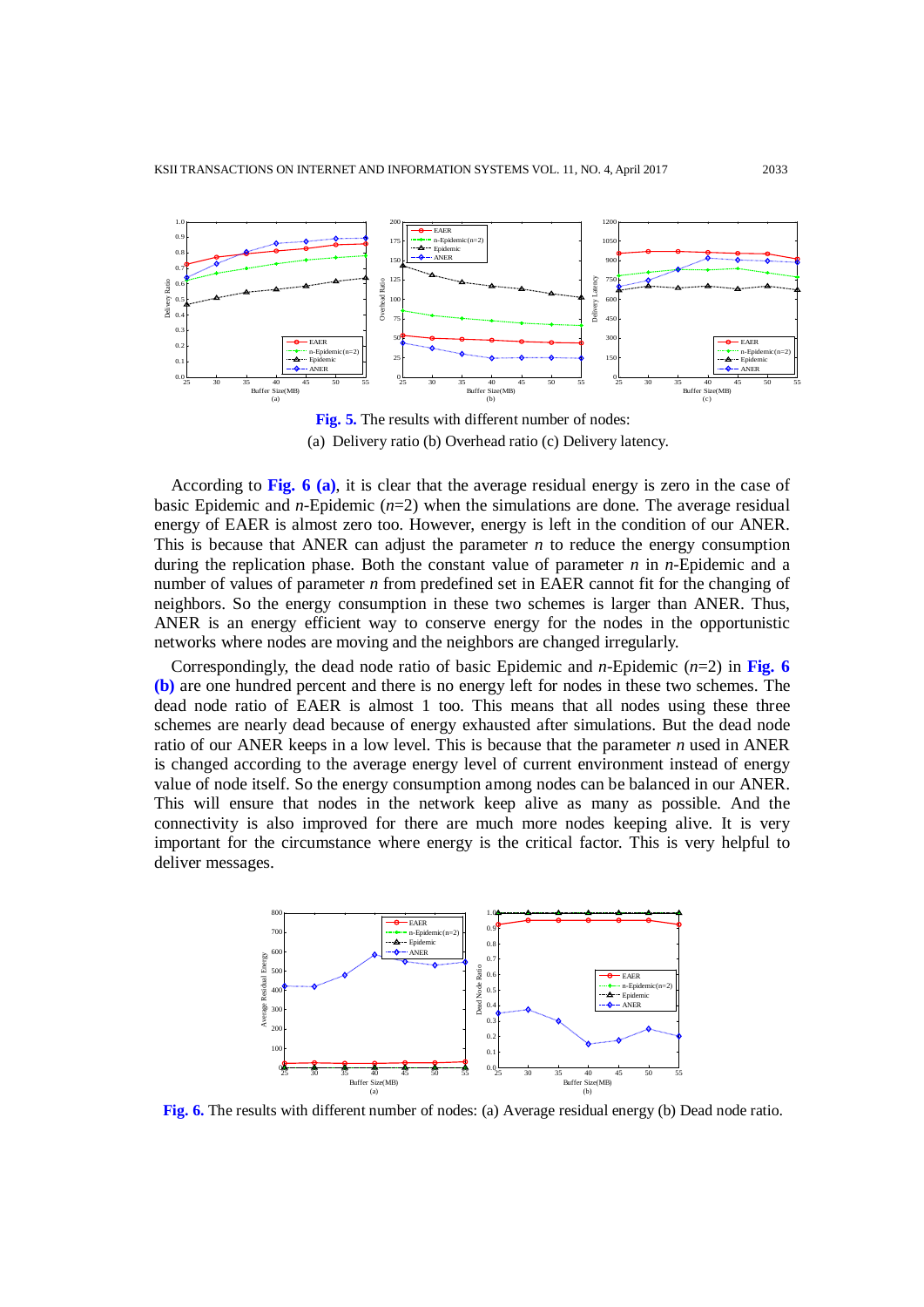In a word, the proposed ANER gains enhancement in routing and energy performance compared with the *n*-Epidemic with constant *n* and EAER with dynamic *n* changed along with the fixed energy value. It is of course superior to the original Epidemic. This is due to the fact that ANER adjusts the parameter *n* dynamically using learning automata principle according to the energy level of nodes and their neighbors'. So the energy of nodes is consumed more accurately than the others. Furthermore, the energy consumption is balanced and reduced compared with the *n*-Epidemic and EAER. The effectiveness of ANER is illustrated by simulations in the same conditions of different numbers of node and different buffer size. It also can be combined with other policies to make further efforts in the energy harvest for it has no assumptions and can be used in all kinds of circumstances.

## **5. Conclusions**

Energy resource is a very important factor which affects the performance of opportunistic networks. Although the basic Epidemic routing protocol can achieve better delivery performance in ideal environment, it is high energy-consumption. This paper proposed a novel adaptive energy efficient routing scheme on the basis of *n-*Epidemic routing protocol. It reduces energy consumption of nodes by cutting down the message replication times. In the proposed protocol, nodes adjust the value *n* of *n*-Epidemic periodically to balance and reduce energy consumption. It is different from the traditional *n*-Epidemic which only uses the fixed value of parameter *n*. It is also different from the enhancement of *n*-Epidemic named EAER which changes the parameter *n* according to the absolute value of predefined energy amount and node density. Our proposal employs the DICLA model to depict the dynamic characteristics of opportunistic networks, and a local rule is defined to tune the parameter *n* of *n*-Epidemic dynamically according to the energy level of nodes and their neighbors'. The simulation results show that the proposed ANER can reduce and balance energy consumption efficiently. The network lifetime is prolonged accordingly. Also the routing performance such as message delivery ratio and delivery latency are improved because that nodes can live for a longer time and replicate much more messages.

### **References**

- [1] Yue Cao and Zhili Sun, "Routing in delay/disruption tolerant networks: A taxonomy, survey and challenges," *IEEE Communications Surveys and Tutorials*, vol.15, no.2, pp.654-677, April, 2013. [Article \(CrossRef Link\)](http://dx.doi.org/doi:10.1109/SURV.2012.042512.00053)
- [2] Vinícius F.S. Mota, Felipe D. Cunha, Daniel F. Macedo, José M.S. Nogueira and Antonio A.F. Loureiro, "Protocols, mobility models and tools in opportunistic networks: A survey," *Computer Communications*, vol.48, pp.5-19, January, 2014. [Article \(CrossRef Link\)](http://dx.doi.org/10.1016/j.comcom.2014.03.019)
- [3] Sanfeng Zhang, Di Huang and Yin Li, "Prediction-Based Routing Methods in Opportunistic Networks," *KSII Transactions on Internet and Information Systems*, vol.9, no.10, pp.3851-3866, October, 2015. [Article \(CrossRef Link\)](http://dx.doi.org/10.3837/tiis.2015.10.005)
- [4] Xiaofeng Lu and Pan Hui, "An energy-efficient n-epidemic routing protocol for delay tolerant networks," in *Proc. of IEEE 5th International Conference on Networking, Architecture and Storage (NAS)*, pp.341-347, July 15-17, 2010. [Article \(CrossRef Link\)](http://dx.doi.org/10.1109/NAS.2010.46)
- [5] Abraham Martı´n-Campillo, Jon Crowcroft, EikoYoneki and Ramon Martı, "Evaluating opportunistic networks in disaster scenarios," *Journal of Network and Computer Applications*, vol.36, no.2, pp. 870-880, February, 2013. [Article \(CrossRef Link\)](http://dx.doi.org/10.1016/j.jnca.2012.11.001)
- [6] Soheil Eshghi, MHR. Khouzani, Saswati Sarkar, Ness B. Shroff and Santosh S. Venkatesh, "Optimal energy-aware epidemic routing in DTNs," *IEEE Transactions on Automatic Control*,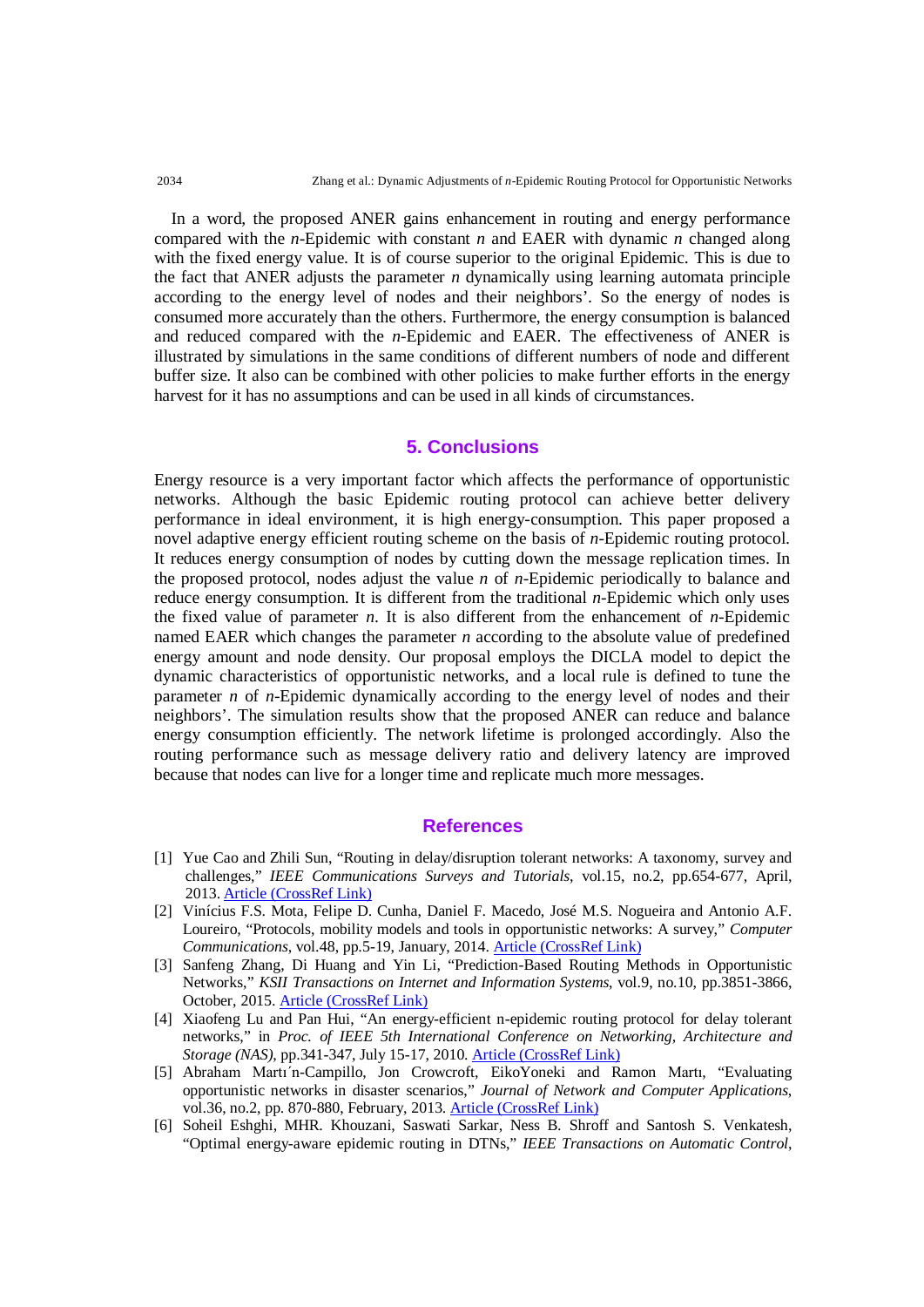vol.60, no.6, pp.1554-1569, June, 2015. [Article \(CrossRef Link\)](http://dx.doi.org/10.1109/TAC.2015.2396641)

- [7] P.Shunmuga Perumal, V.Rhymend Uthariaraj and V.R.Elgin Christo, "WSN Lifetime Analysis: Intelligent UAV and Arc Selection Algorithm for Energy Conservation in Isolated Wireless Sensor Networks," *KSII Transactions on Internet and Information Systems*, vol.9, no.3, pp.901- 920, March, 2015. [Article \(CrossRef Link\)](http://dx.doi.org/10.3837/tiis.2015.03.004)
- [8] Yongbo Cheng, Xing You, Pengcheng Fu and Zemei Wang, "An Energy Efficient Algorithm Based on Clustering Formulation and Scheduling for Proportional Fairness in Wireless Sensor Networks," *KSII Transactions on Internet and Information Systems*, vol.10, no.2, February, 2016. [Article \(CrossRef Link\)](http://dx.doi.org/10.3837/tiis.2016.02.007)
- [9] Chaowei Tang, Qian Tan, Yanni Han, Wei An, Haibo Li and Hui Tang, "An Energy Harvesting Aware Routing Algorithm for Hierarchical Clustering Wireless Sensor Networks," *KSII Transactions on Internet & Information Systems*, vol. 10, no. 2, February, 2016. [Article \(CrossRef Link\)](http://dx.doi.org/10.3837/tiis.2016.02.004)
- [10] Wei Gao and Qinghua Li, "Wakeup scheduling for energy-efficient communication in opportunistic mobile networks," in *Prof. of 2013 Proceedings IEEE INFOCOM*, pp.2058-2066, April 14-17, 2013. [Article \(CrossRef Link\)](http://dx.doi.org/10.1109/INFCOM.2013.6567007)
- [11] Olaf Landsiedel, Euhanna Ghadimi, Simon Duquennoy and Mikael Johansson, "Low power, low delay: opportunistic routing meets duty cycling," in *Proc. of ACM/IEEE 11th International Conference on Information Processing in Sensor Networks (IPSN)*, pp.185-196, April 16-20, 2012. [Article \(CrossRef Link\)](http://dx.doi.org/10.1109/IPSN.2012.6920956)
- [12] Lichen Zhang, Zhipeng Cai, Junling Lu and Xiaoming Wang, ["Mobility-aware routing in delay](http://link.springer.com/article/10.1007/s00779-015-0880-x)  [tolerant networks,"](http://link.springer.com/article/10.1007/s00779-015-0880-x) *Personal and Ubiquitous Computing*, vol.19, no.7, pp.1111-1123, July, 2015. [Article \(CrossRef Link\)](http://dx.doi.org/10.1007/s00779-015-0880-x)
- [13] Feng Zhang, Xiaoming Wang, Liping Jiang and Lichen Zhang, "Energy Efficient Forwarding Algorithm in Opportunistic Networks," *Chinese Journal of Electronics*, vol.25, no5, pp.957-964, September, 2016. [Article \(CrossRef Link\)](http://dx.doi.org/10.1049/cje.2016.08.035)
- [14] Floriano De Rango, Salvatore Amelio and Peppino Fazio, "Enhancements of epidemic routing in delay tolerant networks from an energy perspective," in *Prof. of IEEE 9th international Wireless communications and mobile computing conference (IWCMC)*, pp.731-735, July 1-5, 2013. [Article \(CrossRef Link\)](http://dx.doi.org/10.1109/IWCMC.2013.6583647)
- [15] Mohammad Hasanzadeh Mofrad, Sana Sadeghi, Alireza Rezvanian and Mohammad Reza Meybodi, "Cellular edge detection: Combining cellular automata and cellular learning automata," *AEU-International Journal of Electronics and Communications*, vol.69, no.9, pp.1282-1290, September, 2015. [Article \(CrossRef Link\)](http://dx.doi.org/10.1016/j.aeue.2015.05.010)
- [16] Mehdi Esnaashari and Mohammad Reza Meybodi, "Deployment of a mobile wireless sensor network with k-coverage constraint: a cellular learning automata approach," *Wireless networks*, vol.19, no.5, pp.945-968, May, 2013. [Article \(CrossRef Link\)](http://dx.doi.org/10.1007/s11276-012-0511-7)
- [17] Mehdi Esnaashari and Mohammad Reza Meybodi, "Irregular Cellular Learning Automata," *IEEE Transactions on Cybernetics*, vol.45, no.8, pp.1622-1632, August, 2015. [Article \(CrossRef Link\)](http://dx.doi.org/10.1109/TCYB.2014.2356591)
- [18] Mehdi Esnaashari and Mohammad Reza Meybodi, "A cellular learning automata-based deployment strategy for mobile wireless sensor networks," *Journal of Parallel and Distributed Computing*, vol.71, no.7, pp.988-1001, July, 2011. [Article \(CrossRef Link\)](http://dx.doi.org/10.1016/j.jpdc.2010.10.015)
- [19] Hosein Mohamadi, Shaharuddin Salleh, Mohd Norsyarizad Razali and Sara Marouf, "A new learning automata-based approach for maximizing network lifetime in wireless sensor networks with adjustable sensing ranges," *Neurocomputing*, vol.153, pp.11-19, August, 2015. [Article \(CrossRef Link\)](http://dx.doi.org/10.1016/j.neucom.2014.11.056)
- [20] Feng Zhang, Xiaoming Wang, Lichen Zhang and Peng Li, "An Energy Aware Cellular Learning Automata Based Routing Algorithm for Opportunistic Networks," *International Journal of Grid and Distributed Computing*, vol.9, no.2, pp. 255-272, February, 2016. [Article \(CrossRef Link\)](http://dx.doi.org/10.14257/ijgdc.2016.9.2.22)
- [21] M Asemani and Mehdi Esnaashari, "Learning automata based energy efficient data aggregation in wireless sensor networks," *Wireless Networks*, vol.21, no.6, pp.2035-2053, June, 2015. [Article \(CrossRef Link\)](http://dx.doi.org/10.1007/s11276-015-0894-3)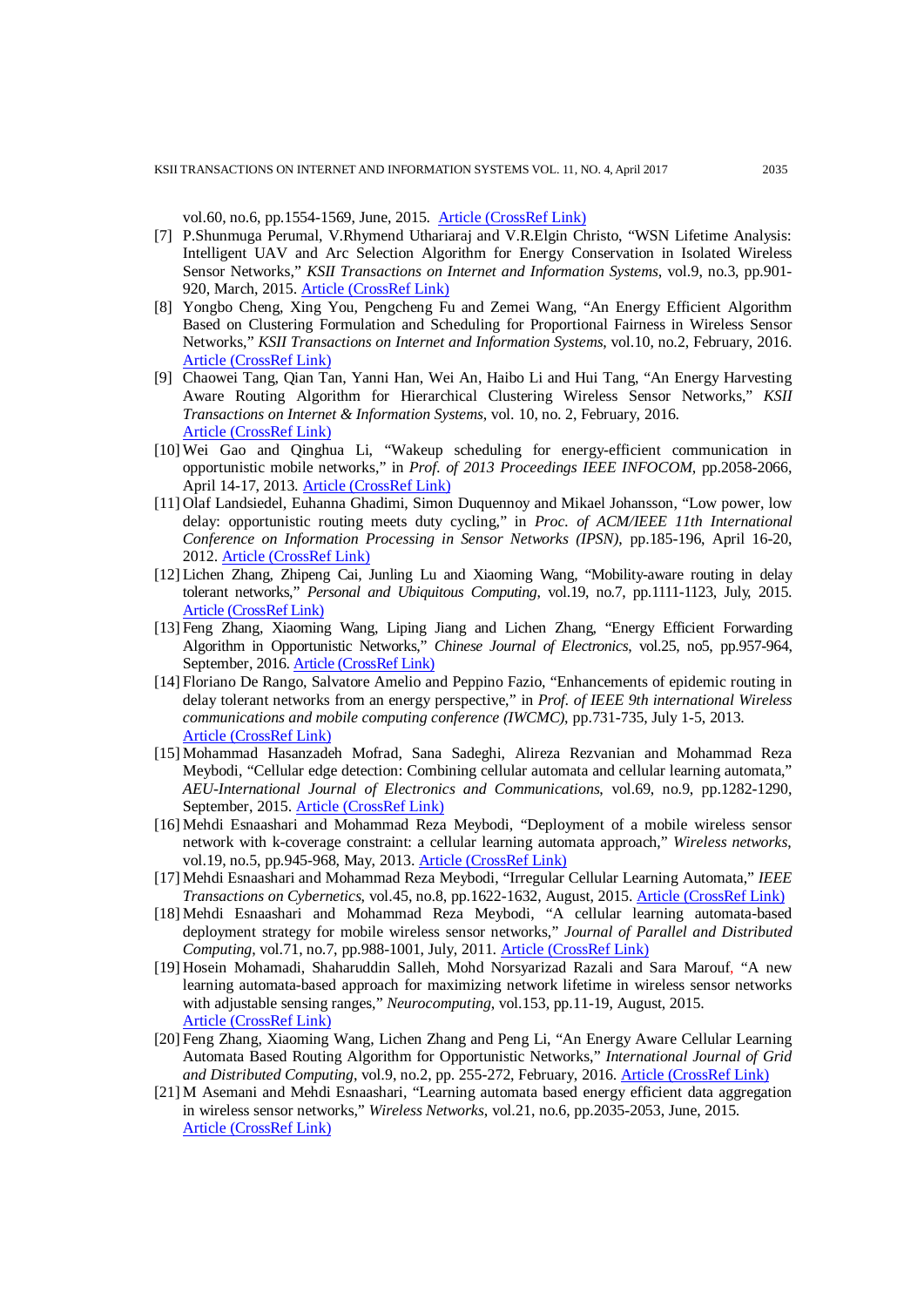- [22] Qiong Zhang, Hongbin Chen and Feng Zhao, "Energy-efficient joint BS-RS sleep scheduling based on cellular automata in relay-aided cellular networks," in *Proc. of IEEE 2015 International Conference on Wireless Communications and Signal Processing (WCSP)*, pp.1-6, October 15-17, 2015. [Article \(CrossRef Link\)](http://dx.doi.org/10.1109/WCSP.2015.7341006)
- [23] Milad Mozafari, Mohammad Ebrahim Shiri and Hamid Beigy, "A cooperative learning method based on cellular learning automata and its application in optimization problems," *Journal of Computational Science*, vol.11, pp.279-288, November, 2015. [Article \(CrossRef Link\)](http://dx.doi.org/10.1016/j.jocs.2015.08.002)
- [24] Ari Keränen, Jörg Ott and Teemu Kärkkäinen, "The ONE simulator for DTN protocol evaluation," in *Proc. of the 2nd international conference on simulation tools and techniques*, no. 55, 2009. [Article \(CrossRef Link\)](http://dx.doi.org/10.4108/ICST.SIMUTOOLS2009.5674)
- [25] The ONE. [Article \(CrossRef Link\)](http://www.netlab.tkk.fi/tutkimus/dtn/theone/)



**Feng Zhang** received the M.S. degree in computer science from Xidian University, Xi'an, China, in 2007 and the Ph.D. degree from Shaanxi Normal University, Xi'an, China in 201 6 . His main research interests include wireless sensor network and opportunistic networks.



**Xiaoming Wang** received the Ph.D. degree in computer science from Northwest University, Xi'an, China, in 2005. He is currently a professor and Ph.D. supervisor in Shaanxi Normal University, Xi'an, China. His main research interests include wireless sensor networks, opportunistic networks.



**Peng Li** received the Ph.D. degree in Computer Applications from Beijing Normal University, Beijing, China, in 2010. He is currently a lecturer in Shaanxi Normal University, Xi'an, China. His main research interests include wireless sensor networks and opportunistic networks.